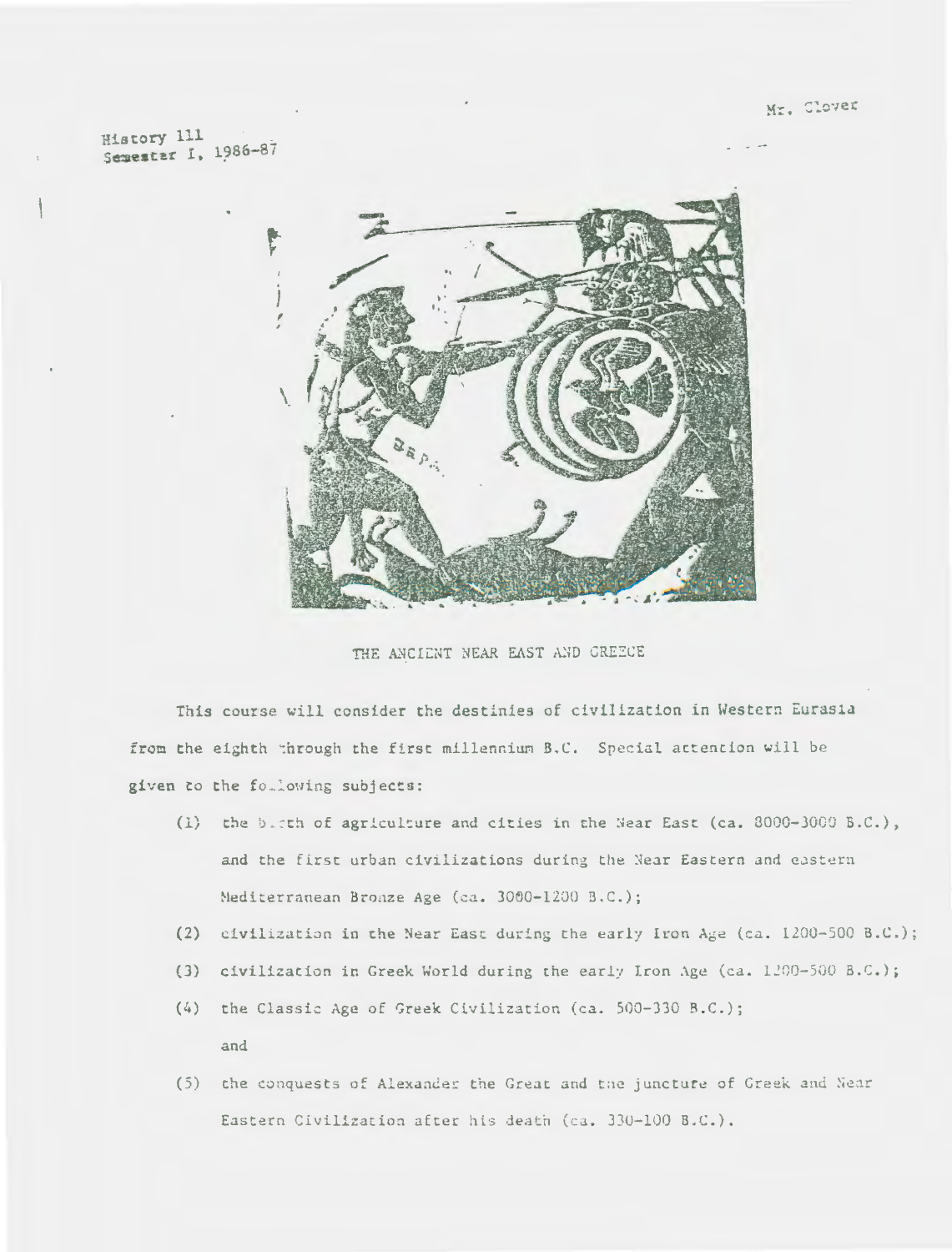History 111 Semester I, 1986-87

Mr. Clover

## SPECIAL PROJECT: THE PRESOCRATIC PHILOSOPHERS

Students who wish to complate the course without following the usual cycle of examinations and papers may participate in a colloquium on the Presocratic Philosophars -- the Greek thinkers who contamplated the nature of the universe and the meaning of life before the time of the Athenian philosopher Socrates (lats 5th century 8.0.). Participants will select a term taber topic -- preferably but not necessaily one which concerns the Prescoratio Philosophers and related topics -- by the third week of the term. They will hand in a first draft of the term paper by Friday of the ninth week of the term, and a second draft (revised in accordance with the instructor's comments and the student's own second thoughts) by the day of the final axamination. During the semester participants in the colloquium will use a weekly discussion hour (in addition to the three lacture hours) to present one brief Presocratic philosophy, background report on an aspect of and then to present a sketch  $A \sim$ of their term paper.

Participants in the colloquium may earn honors or regular credit for the course. The suggested maximum langth of the term paper's second draft varies with the number of credits:

> 3 regular or honors credits -- 10 to 15 pages; 4 regular or honors credits -- 15 to 20 pages.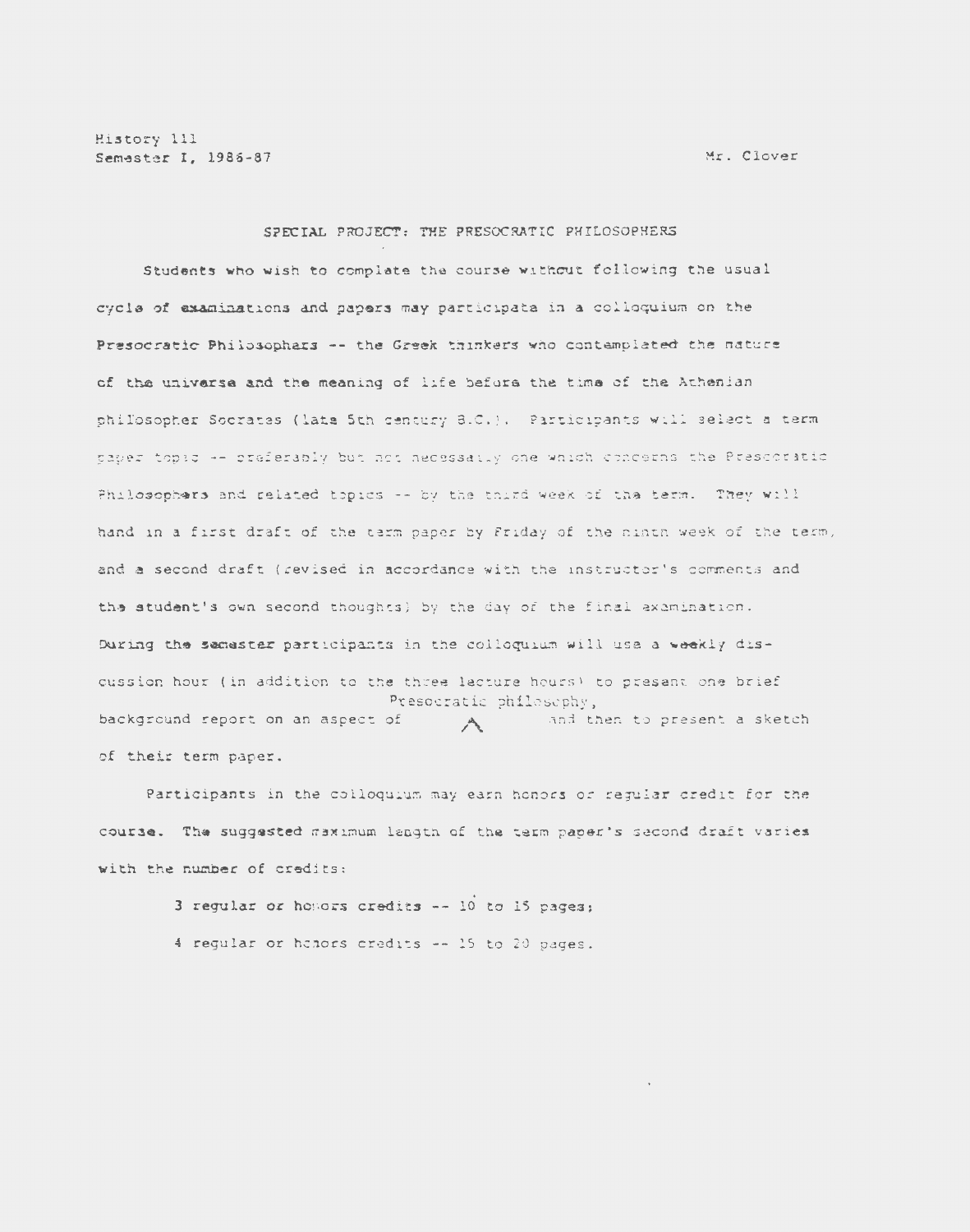## UNIVERSITY OF WISCONSIN Department of History Semester I, 1986-87

Mr. Clover

## History 111: Ancient Near East and Greece

 $\omega_{\rm{eff}}$ 

## GENERAL COURSE OUTLINE, WEEKS VII-XV

| Week       | Lecture Topic                                                                                               | Required Reading                                                                                                                   | Recommended Reading                                                 |
|------------|-------------------------------------------------------------------------------------------------------------|------------------------------------------------------------------------------------------------------------------------------------|---------------------------------------------------------------------|
| VII        | The Greek "Dark Age," ca. 1200 to<br>800 B.C.: the first Greek response<br>to the Iron Age; Homeric society | *\$ C. Roebuck, THE WORLD OF<br>ANCIENT TIMES, pp. 174-182;<br>** HISTORY 111/SPECIAL HANDOUTS,<br>pp. 13-14                       |                                                                     |
| $VII - IX$ | The Archaic Age (ca. $800-500$ B.C.):                                                                       | *\$ C. Roebuck, THE WORLD OF                                                                                                       |                                                                     |
|            | (a) the development of the polis                                                                            | ANCIENT TIMES, pp. 182-235;<br>*%\$ R. Sealey, HISTORY OF THE<br>GREEK CITY-STATES, pp. 10-168                                     |                                                                     |
|            | (b) the Greeks overseas                                                                                     |                                                                                                                                    |                                                                     |
|            | (c) the world of Hesiod                                                                                     | *%\$ HESIOD AND THEOGNIS (tr. D.<br>Wender), pp. 11-22, 59-86                                                                      |                                                                     |
|            | (d) shamanism and the birth of<br>Greek philosophy                                                          | ** HISTORY 111/SPECIAL HANDOUTS,<br>pp. 19-29;<br>&%\$ E.R. Dodds, THE GREEKS AND THE<br>IRRATIONAL, pp. 135-178                   | &%\$ E.R. Dodds, THE GREEKS<br>AND THE IRRATIONAL,                  |
|            | (e) two giants: Sparta and Athens                                                                           | **HISTORY 111/SPECIAL HANDOUTS,<br>pp. 15-18                                                                                       | pp. 1-178                                                           |
| $X-XII$    | The Classic Age (ca. $500-336$ B.C.):                                                                       |                                                                                                                                    |                                                                     |
|            | (a) a Mediterranean showdown:<br>Persia and Carthage against<br>the Greeks $(500-480 B.C.)$                 | *\$ C. Roebuck, THE WORLD OF<br>ANCIENT TIMES, pp. 236-346;<br>*%\$ R. Sealey, HISTORY OF THE<br>GREEK CITY-STATES,<br>pp. 297-385 | *%\$ R. Sealey, HISTORY OF<br>THE GREEK CITY-STATES,<br>pp. 169-495 |
|            | (b) The Athenian Empire<br>$(480-430 B.C.)$                                                                 |                                                                                                                                    |                                                                     |
|            | (c) the Peloponnesian War<br>$(431-404 \text{ B.C.})$                                                       |                                                                                                                                    | 6%\$ E.R. Dodds, THE GREEKS<br>AND THE IRRATIONAL,<br>pp. 179-269   |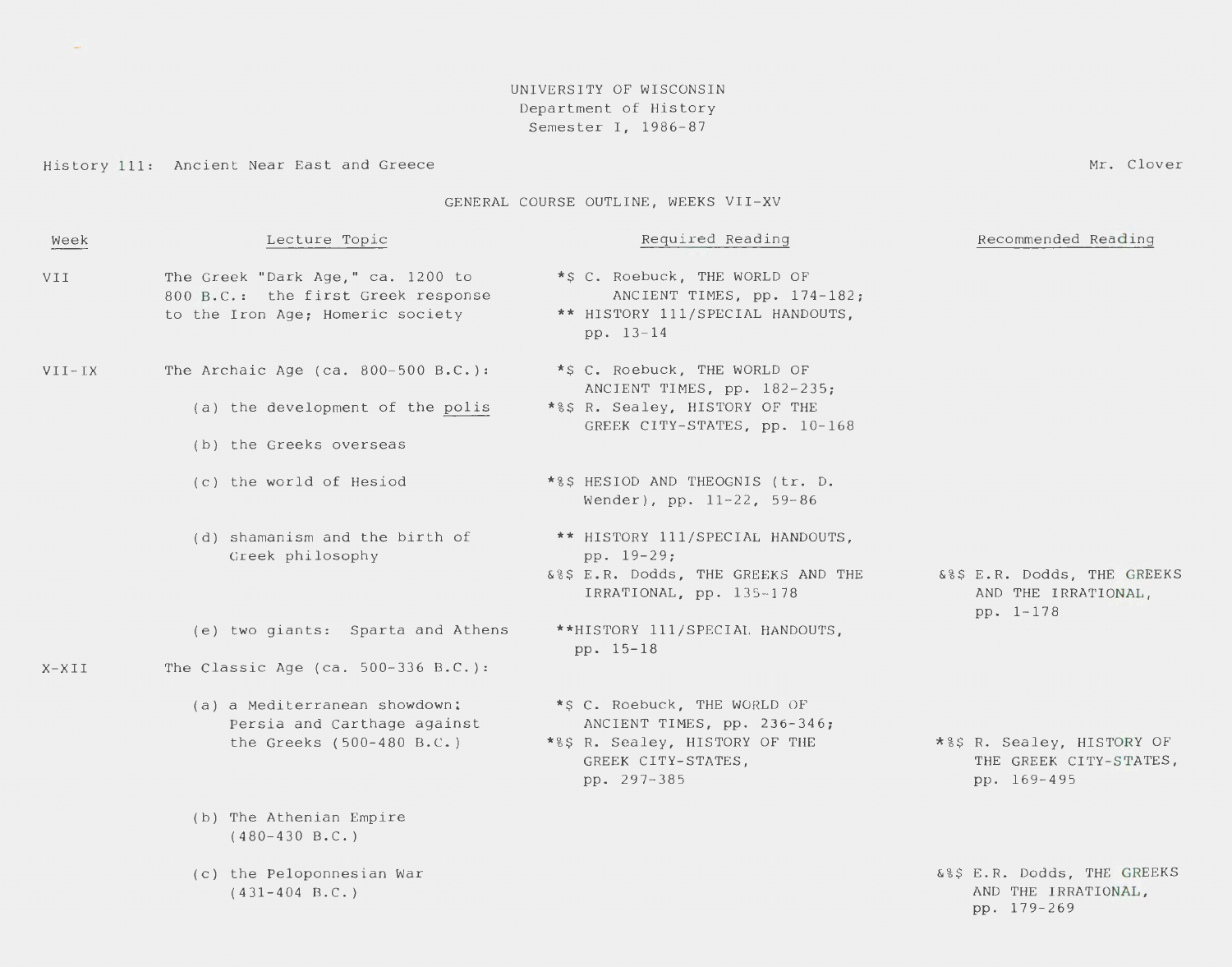(History 111 -- General Course Outline, cont'd)

| Week                                      | Lecture Topic                                                                                        | Required Reading                                                                                                                                                                                                                                                                                                                                              | Recommended Reading                          |  |  |
|-------------------------------------------|------------------------------------------------------------------------------------------------------|---------------------------------------------------------------------------------------------------------------------------------------------------------------------------------------------------------------------------------------------------------------------------------------------------------------------------------------------------------------|----------------------------------------------|--|--|
| X-XII                                     | (d) Life in Classic Athens --<br>the tragic vision of Sophocles                                      | *%\$ SOPHOCLES: THE THREE THEBAN<br>PLAYS (tr. R. Fagles) pp. 129-251<br>(Oedipus the King);<br>** HISTORY 111/SPECIAL HANDOUTS,<br>pp. 31-32                                                                                                                                                                                                                 |                                              |  |  |
|                                           | (e) the waning of Classical<br>Civilization and the rise of<br>Macedonia                             |                                                                                                                                                                                                                                                                                                                                                               |                                              |  |  |
|                                           | An announcement of the twelve weeks examination will be circulated two weeks before the examination. |                                                                                                                                                                                                                                                                                                                                                               |                                              |  |  |
| XIII-XV                                   | The Hellenistic Age (ca. 336-<br>$200 B.C.$ :                                                        | *\$ C. Roebuck, THE WORLD OF<br>ANCIENT TIMES, pp. 349-414;<br>&%\$ F.W. Walbank, THE HELLENISTIC<br>WORLD, pp. 29-78, 159-226                                                                                                                                                                                                                                | 6%\$ F.W. Walbank, THE<br>HELLENISTIC WORLD, |  |  |
|                                           | (a) the conquests of Alexander<br>the Great $(336-323 B.C.)$                                         |                                                                                                                                                                                                                                                                                                                                                               | entire                                       |  |  |
|                                           | (b) Hellenistic Civilization:<br>economic, social and<br>political organization                      |                                                                                                                                                                                                                                                                                                                                                               |                                              |  |  |
|                                           | (c) Hellenistic Civilization:<br>local resistance                                                    | Re-read &%\$ F.W. Walbank, THE<br>HELLENISTIC WORLD, pp. 221-226;<br>**HISTORY 111/SPECIAL HANDOUTS, p. 33                                                                                                                                                                                                                                                    |                                              |  |  |
|                                           | The future of Greek Civilization<br>around 200 B.C.                                                  |                                                                                                                                                                                                                                                                                                                                                               |                                              |  |  |
| AVERAGE WEEKLY READING:<br>about 80 pages |                                                                                                      | * required text, available at the bookstores<br>& optional text, available at the bookstores<br>% on 3-hour reserve in H.C. White no. 1191<br>** required purchase, available at Econoprint, 341 State Street<br>\$ available non-circulcating in the History Library<br>4257 Humanities Building, weekdays 8:30 until<br>11:30 a.m. and 1:00 until 3:30 p.m. |                                              |  |  |